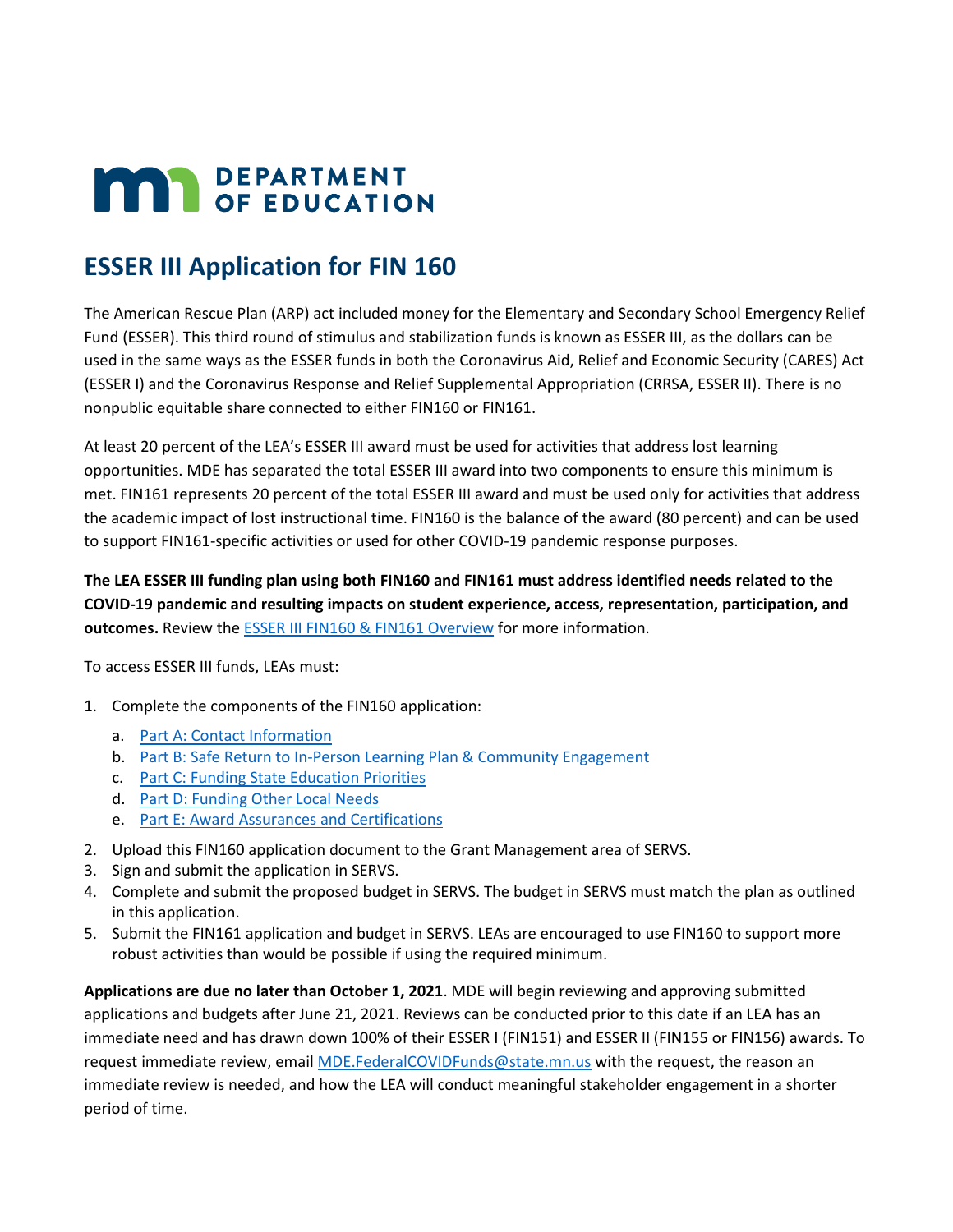# <span id="page-1-0"></span>**Part A: Local Educational Agency (LEA) Program Contact Information**

District Name: ISD #280 - Richfield Public Schools

District Number: 0280

Primary Contact Name: Craig Holje

Primary Contact Email Address: craig.holje@rpsmn.org

Primary Contact Phone Number: 612-798-6031

Additional Contact Name: Mary Clarkson

Additional Contact Email Address: Mary.Clarkson@rpsmn.org

Additional Contact Phone Number: 612-798-6041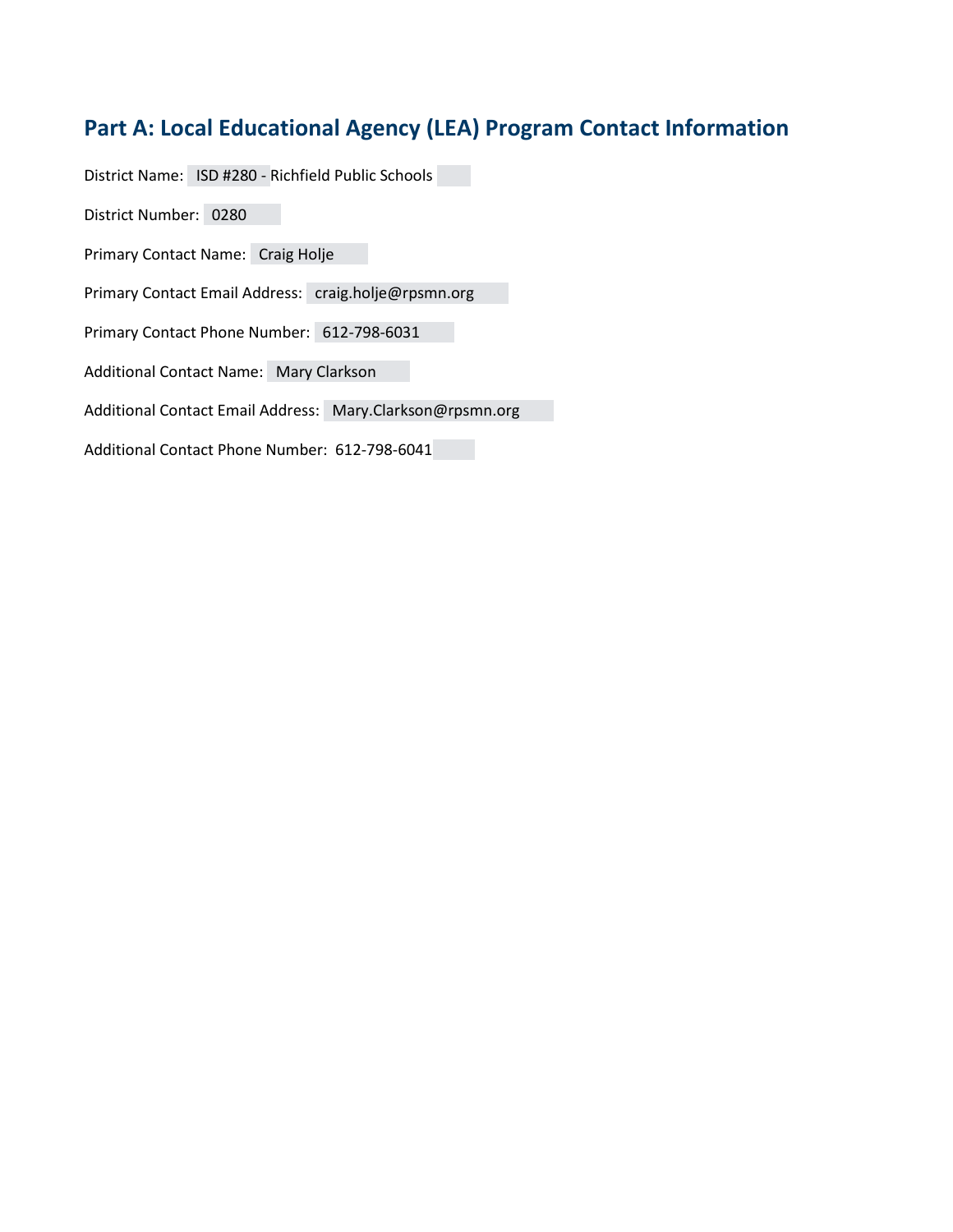# <span id="page-2-0"></span>**Part B: Safe Return to In-Person Learning Plan & Community Engagement**

## **Section 1: Safe Return to In-Person Learning Plan – Required Public Comment**

As a condition of accepting the ESSER III award (FIN160 & FIN161), the LEA must develop, with community input, a Safe Return to In-Person Learning Plan and post it for public comment within 30 days of receiving the ESSER III award. LEAs received the award in SERVS Financial on May 20, 2021, so the deadline for posting the Safe Return to In-Person Learning Plan and related public comment summary is June 19, 2021 (with June 21, 2021 being the next business day).

The Safe Return to In-Person Learning Plan *is not* the plan for spending ESSER III funds. The requirements for the Safe Return to In-Person Learning Plan can be found in th[e Interim Final Rule](https://www.federalregister.gov/documents/2021/04/22/2021-08359/american-rescue-plan-act-elementary-and-secondary-school-emergency-relief-fund#p-102) and must describe *how [the LEA] will maintain the health and safety of students, educators, and other staff and the extent to which it has adopted policies, and a description of any such policies, on each of the following safety recommendations established by the CDC.*

The Safe Return to In-Person Learning Plan must be reviewed regularly, at least every six months, and the LEA must seek additional public comment on revisions. LEAs must retain documentation of the plan development, plan review, public comment, and summary of public comment.

*This section is required for all district and charter schools to complete. Note: this requirement applies to both FIN160 and FIN161 and is reported only on this FIN160 application.*

Respond to either a **or** b below.

a. **If the district or charter school's most current existing plan** for a safe return to in-person instruction **received public comment before being made publicly available**, provide **the link to that plan** and **a summary of the public comment received**.

[Richfield Public School COVID-19 Information,](https://www.richfieldschools.org/about/covid-19) includes Safe Return to In-Person Learning plans and public feedback on plan*.*

#### **OR**

b. Provide a **description of the process and timeline the district or charter school will use** to seek public comment, create the plan and make the plan available within 30 days of receiving funding (i.e. having an approved ESSER III application in Grant Management in SERVS).

#### *Enter your answer here.*

## **Section 2: ESSER III Spending Plan Community Engagement**

All Local Educational Agencies are required to engage with the community, including families, students, and staff, when developing the ESSER III spending plan for FIN160 & FIN161.

*This section is required for all district and charter schools to complete.*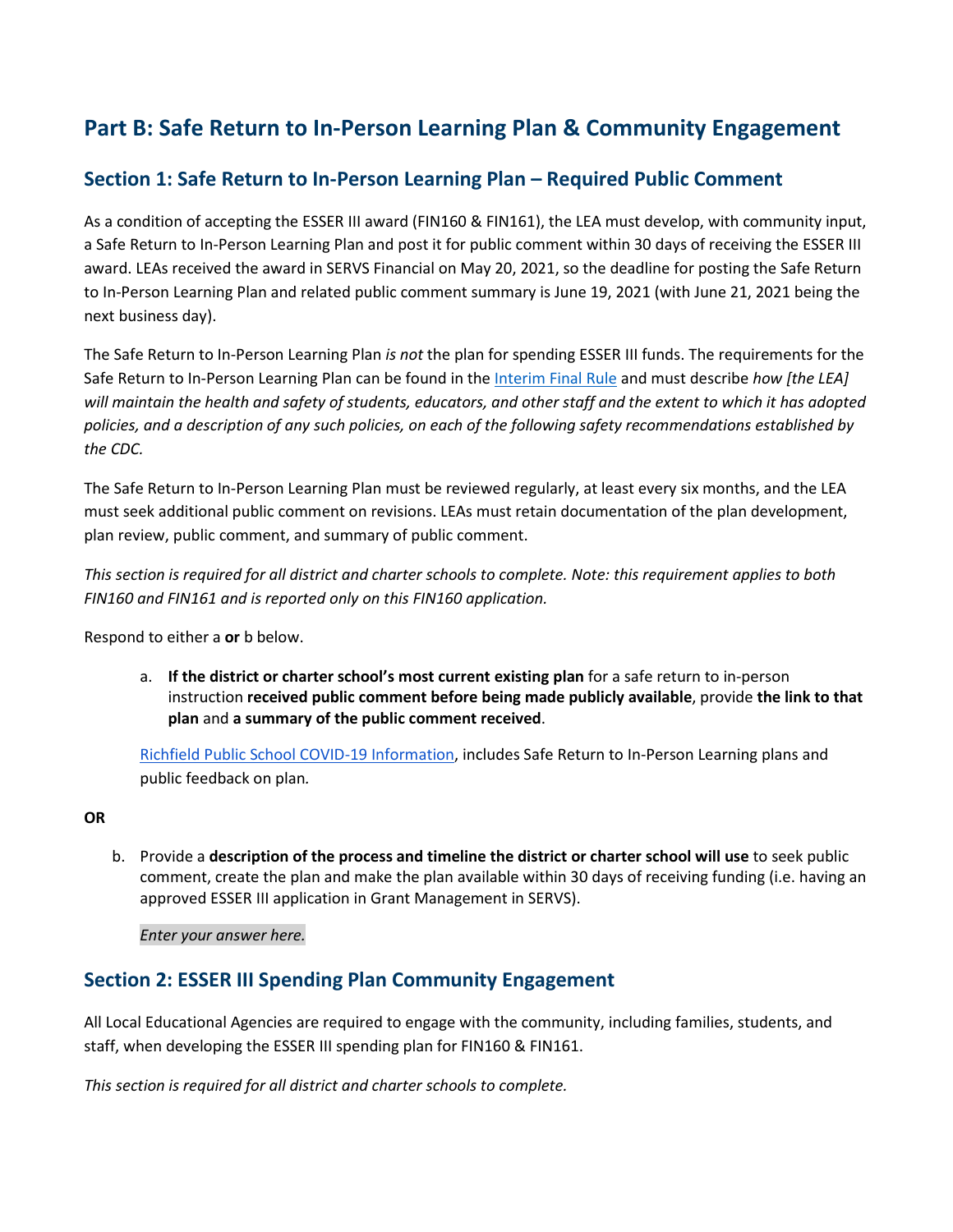Please describe:

a. The **activities or actions** the district or charter school leadership team has taken to engage student, family, staff and community about the use of ESSER III (FIN160, FIN161) funds.

Stakeholder engagement strategies / actions implemented during August and September by the district to gather input on the use of ESSER III funds included:

- Survey requesting input from families, students and staff on use of ESSER III funds to address the impact of COVID-19
	- Suvery was made available to all through the district website, QR codes provided to staff and families, as well as paper copies
	- Survey was made available in multiple languages
	- Middle School and High School students were all provided information on the funding purpose during an advisory class and were asked to complete the survey
	- District committees were asked to provide feedback on use of ESSER III funds
- Survey was completed by 1898 individuals
	- 780 Parents, 726 students, 364 staff, 28 other
	- ○

| Race/Ethnicity                            | <b>Number of</b><br>participants | Percentage of<br>participants |
|-------------------------------------------|----------------------------------|-------------------------------|
| American Indian/Alaskan Native            | 27                               | 1%                            |
| Asian                                     | 70                               | 4%                            |
| Black, not of Hispanic origin             | 141                              | 7%                            |
| Hispanic/Latino                           | 446                              | 23%                           |
| Native Hawaiian or other Pacific Islander | 3                                | $< 1\%$                       |
| Two or more races                         | 173                              | 9%                            |
| White                                     | 885                              | 47%                           |
| Did not specify                           | 153                              | 8%                            |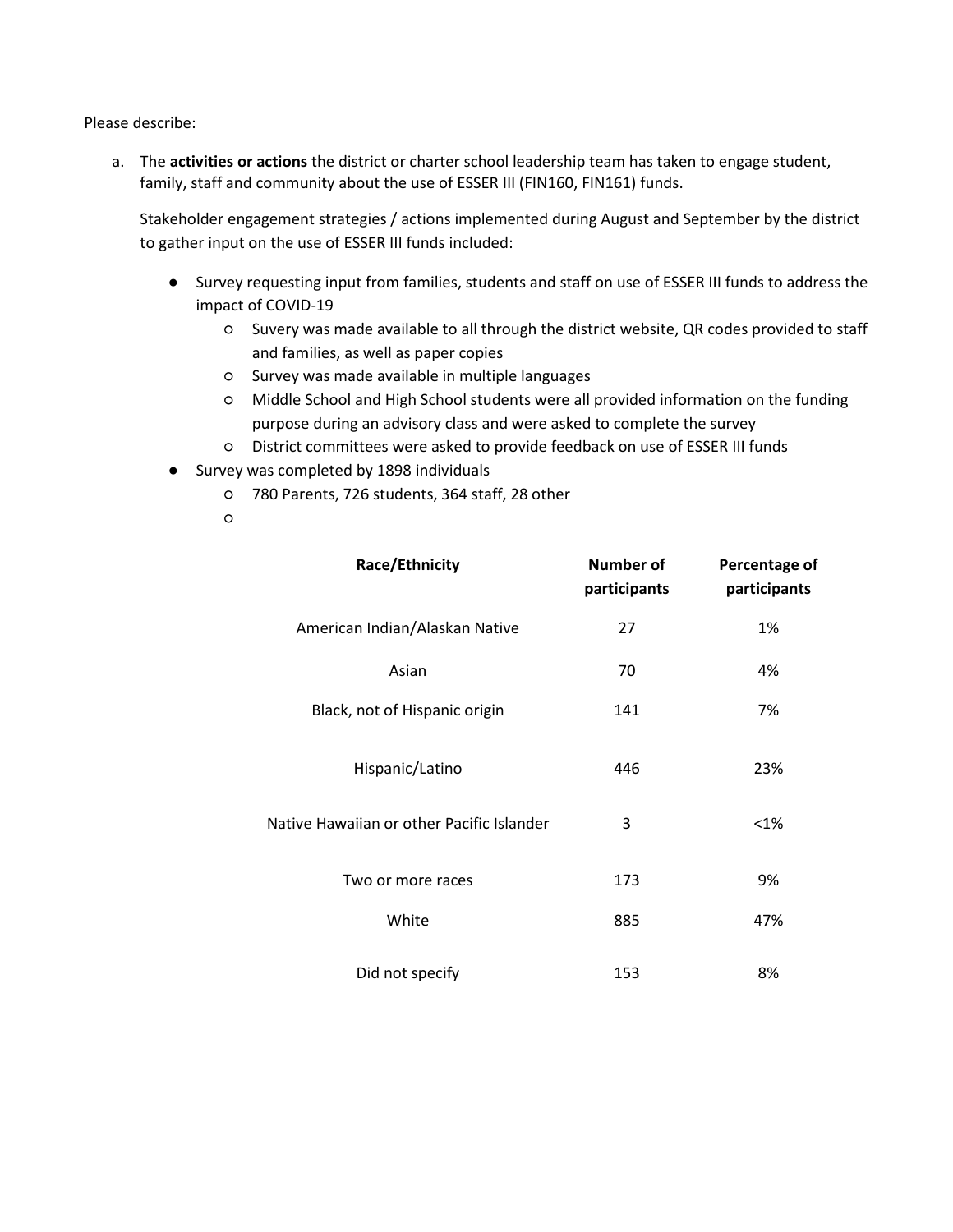- b. The **key findings** of those activities or actions.
	- Across all stakeholders, there was agreement that physical and mental health, along with social/emotional needs, should be highly prioritized.
	- The third ranked priority was class sizes, with parents and staff members prioritizing smaller class sizes, but students along with black and Latinx respondents ranking it with less priority.
	- Most respondents did not highly prioritize programming outside of the school day, but those who did feel passionate about needing more of it.
	- In many cases programming for smaller targeted groups (i.e. English Learners, Diverse Curriculum, etc.) was identified as a priority for the focused group, but did not necessarily generate prioritization of the larger group. Analysis suggests that the need should be addressed, even though these areas received more moderate support.
	- Expanded transportation was generally not prioritized by respondents.
	- The greatest number of write-in comments concerned more options for meals, additional funding for athletics and music/arts programming, and additional staffing for academic interventions.
	- Culturally diverse curriculum and instruction, and rebuilding connections between home and school were prioritized for a greater percentage of black and those that identify as two or more races.

## **Section 3: ESSER III Spending Plan Tribal consultation**

Local Educational Agencies that were required to complete Tribal Consultation under the ESEA Title programs in SY2020-2021 are required to conduct Tribal Consultation when developing the ESSER III spending plan for FIN160 & FIN161.

*This section is required only for districts and charter schools that had tribal consultation requirements for Title programs under the Elementary and Secondary Education Act (ESEA) in the 2020-21 school year.*

Please describe:

a. The **activities or actions** the district or charter school leadership team has taken to engage student, family, staff and community about the use of ESSER III (FIN160, FIN161) funds.

*NA.*

b. The **key findings** of those activities or actions.

*Enter your answer here.*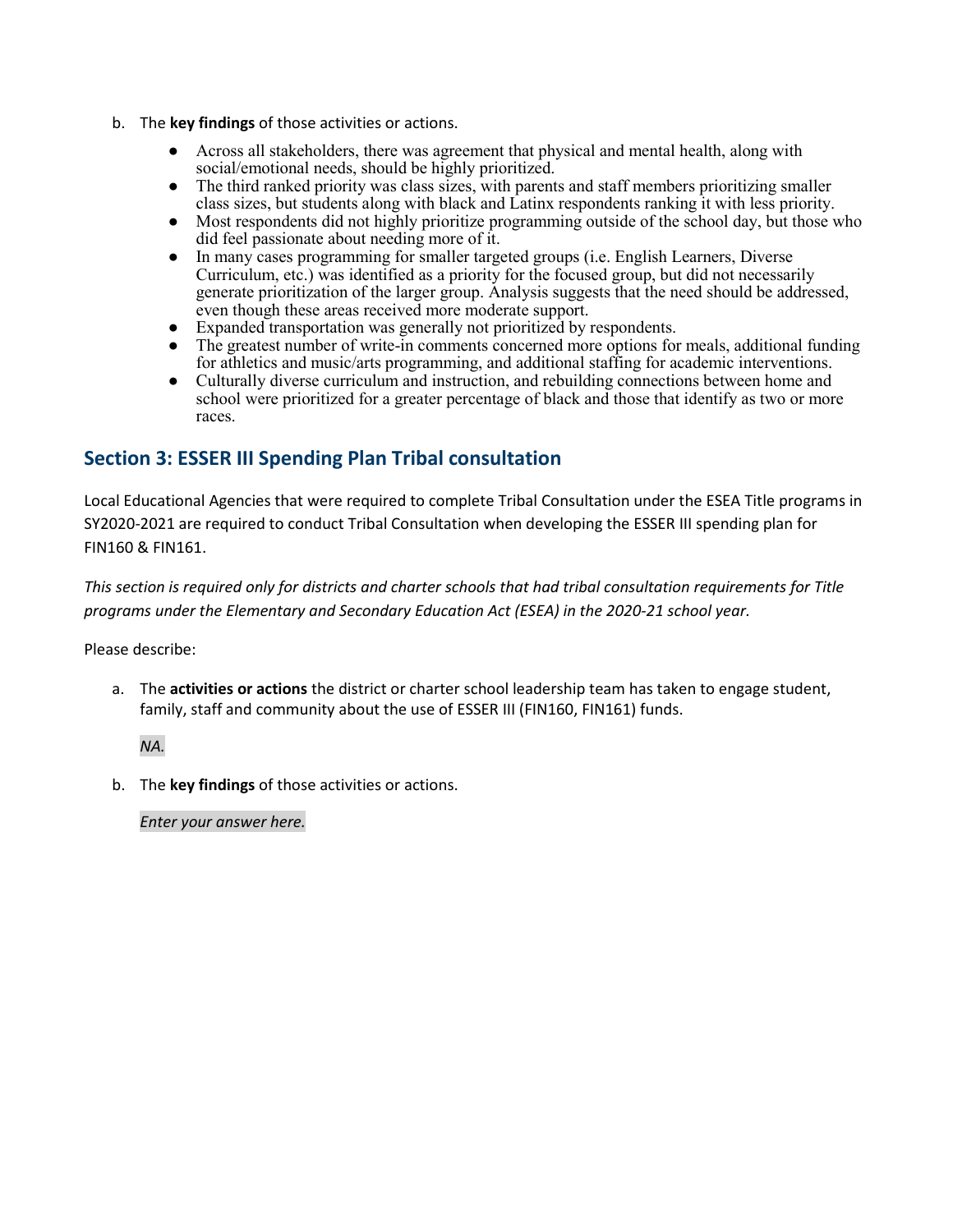## <span id="page-5-1"></span>**Part C: Funding State Education Priorities**

The LEA ESSER III funding plan must address identified needs related to the COVID-19 pandemic and resulting impacts on student experience, access, representation, participation, and outcomes. **LEA ESSER III spending plans that use one or more of the State Education Priorities will receive rapid approval for related allowable activities.** More information about the priorities and their implementation can be found in the [Funding State Education Priorities with ESSER III \(FIN160 & FIN161\)](https://education.mn.gov/mdeprod/idcplg?IdcService=GET_FILE&dDocName=prod035538&RevisionSelectionMethod=latestReleased&Rendition=primary) document.

LEAs are encouraged to spend more than the minimum 20 percent (FIN161) for activities that support learning recovery. LEAs are able to use FIN160 funds for FIN161 activities; review the [ESSER III FIN160 & FIN161 Overview](https://education.mn.gov/mdeprod/idcplg?IdcService=GET_FILE&dDocName=prod045571&RevisionSelectionMethod=latestReleased&Rendition=primary) for more information.

#### **Will the LEA use ESSER III funds in FIN160 to support implementation of one or more of the State Education Priorities?**

<span id="page-5-0"></span>X YES – Complete the chart below and go to [Part D](#page-5-1)  $\Box$  NO – Go to [Part D](#page-5-1)

| <b>State Education Priority</b><br><b>Funding State Education</b><br>Priorities with ESSER III | Brief description of activities related to<br>priority area<br>These activities must match budget line<br>items entered in SERVS.                                                                                                                                                                                                          | <b>LEA Pandemic Response and Related Need</b><br>Explain how the activity addresses locally identified needs related to<br>the COVID-19 pandemic and resulting impacts on student<br>experience, access, representation, participation, and/or outcomes.                                                                                                                                                                                                                                                                                 |
|------------------------------------------------------------------------------------------------|--------------------------------------------------------------------------------------------------------------------------------------------------------------------------------------------------------------------------------------------------------------------------------------------------------------------------------------------|------------------------------------------------------------------------------------------------------------------------------------------------------------------------------------------------------------------------------------------------------------------------------------------------------------------------------------------------------------------------------------------------------------------------------------------------------------------------------------------------------------------------------------------|
| Staffing for Smaller class sizes<br>and/or interventions or<br>enrichment                      | Increase and/or maintain teacher<br>staffing in order to ensure an<br>opportunity to focus on individual<br>student needs.<br>Additional staff (licensed and<br>unlicensed) to support student<br>interventions and enrichment<br>including reading and math<br>interventions as well as<br>gifted/talented specialized<br>program support | Small class sizes were an important priority identified by<br>$\bullet$<br>respondents to our survey (35% in top three priorities).<br>These funds will be used to ensure students have more<br>individualized needs met by maintaining or reducing class<br>sizes.<br>Supplemental staffing will help personalize individual<br>student learning needs to enrich and accelerate learning<br>outside of the normal Tier I Classroom Support model<br>through individual assessment, small group instruction and<br>co-teaching supports. |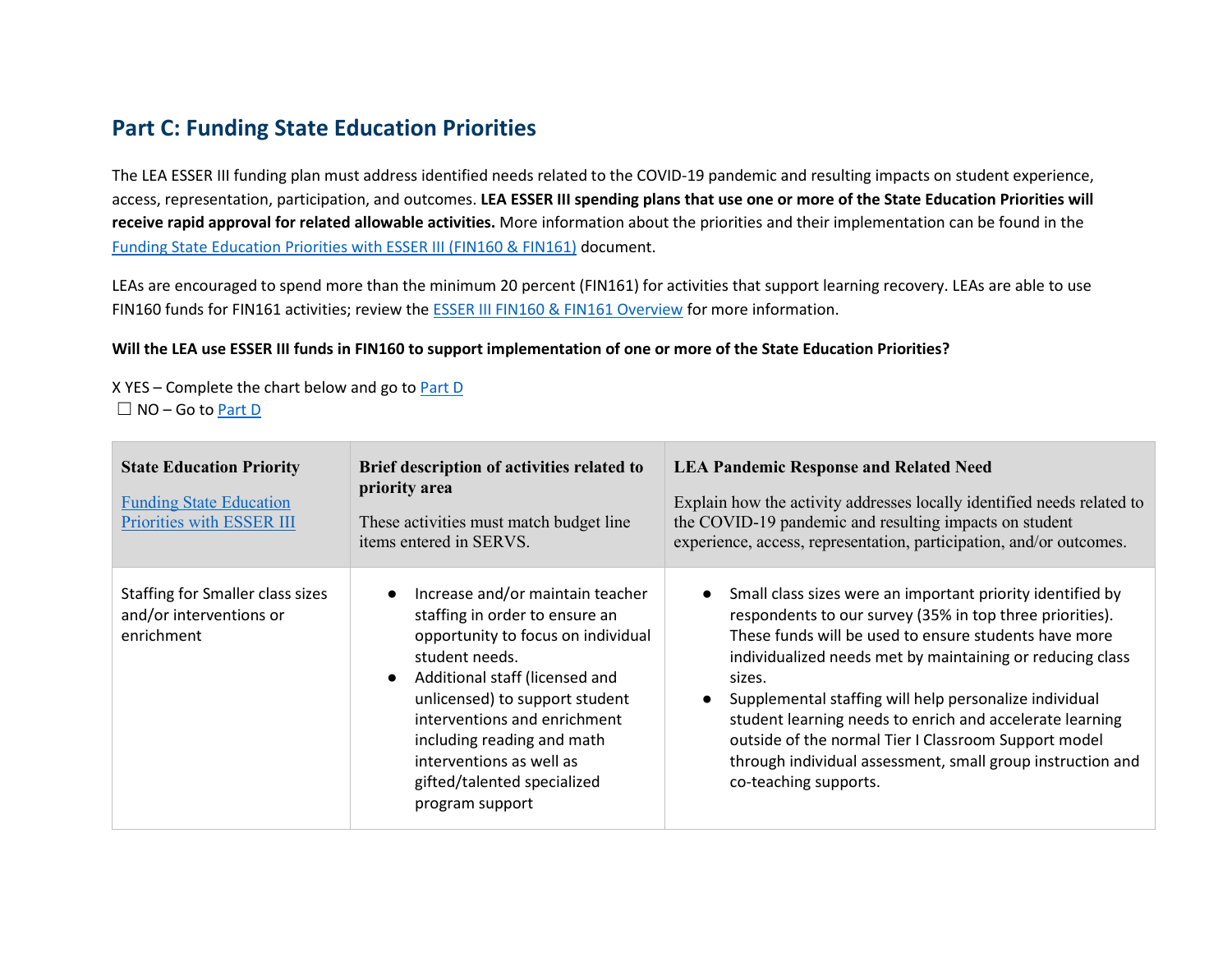| <b>State Education Priority</b><br><b>Funding State Education</b><br>Priorities with ESSER III | Brief description of activities related to<br>priority area<br>These activities must match budget line<br>items entered in SERVS.                                                                                                                                            | <b>LEA Pandemic Response and Related Need</b><br>Explain how the activity addresses locally identified needs related to<br>the COVID-19 pandemic and resulting impacts on student<br>experience, access, representation, participation, and/or outcomes.                                                                                                                                                                                                                                                                                                                                                                                |
|------------------------------------------------------------------------------------------------|------------------------------------------------------------------------------------------------------------------------------------------------------------------------------------------------------------------------------------------------------------------------------|-----------------------------------------------------------------------------------------------------------------------------------------------------------------------------------------------------------------------------------------------------------------------------------------------------------------------------------------------------------------------------------------------------------------------------------------------------------------------------------------------------------------------------------------------------------------------------------------------------------------------------------------|
| <b>Family Engagement</b>                                                                       | Family engagement activities including:<br>Development and implementation of<br>parent education curriculum<br>Professional development for staff<br>supporting family engagement                                                                                            | Providing parent education programming designed to<br>$\bullet$<br>provide families with the knowledge and skills to partner<br>with their children's school will support meeting the<br>educational needs of their children and improve student<br>achievement<br>Providing professional development for staff on<br>parent/family engagement with a focus on culturally<br>responsive approaches will improve staff's ability to engage<br>with all families. Increased family engagement is shown to<br>increase student achievement and decrease dropout rates.                                                                     |
| <b>Expanded Language Access</b>                                                                | Activities may include:<br>Translation services including written<br>materials and oral translation for<br>parent meetings, school<br>presentations, community meetings<br>Culturally specific community<br>engagement outreach<br>Additional staffing for cultural liaisons | Twenty-five percent of Richfield students are identified as<br>$\bullet$<br>English Language Learners and an even larger percentage<br>of the Richfield Public School families are multilingual<br>families. Providing expanded translation services and<br>community outreach will provide greater access and<br>participation in their children's educational program.<br>Over 70% of Richfield students are identified as students of<br>$\bullet$<br>color. Culturally specific community outreach and<br>engagement will ensure the engagement and input from<br>underrepresented families and students in our school<br>community |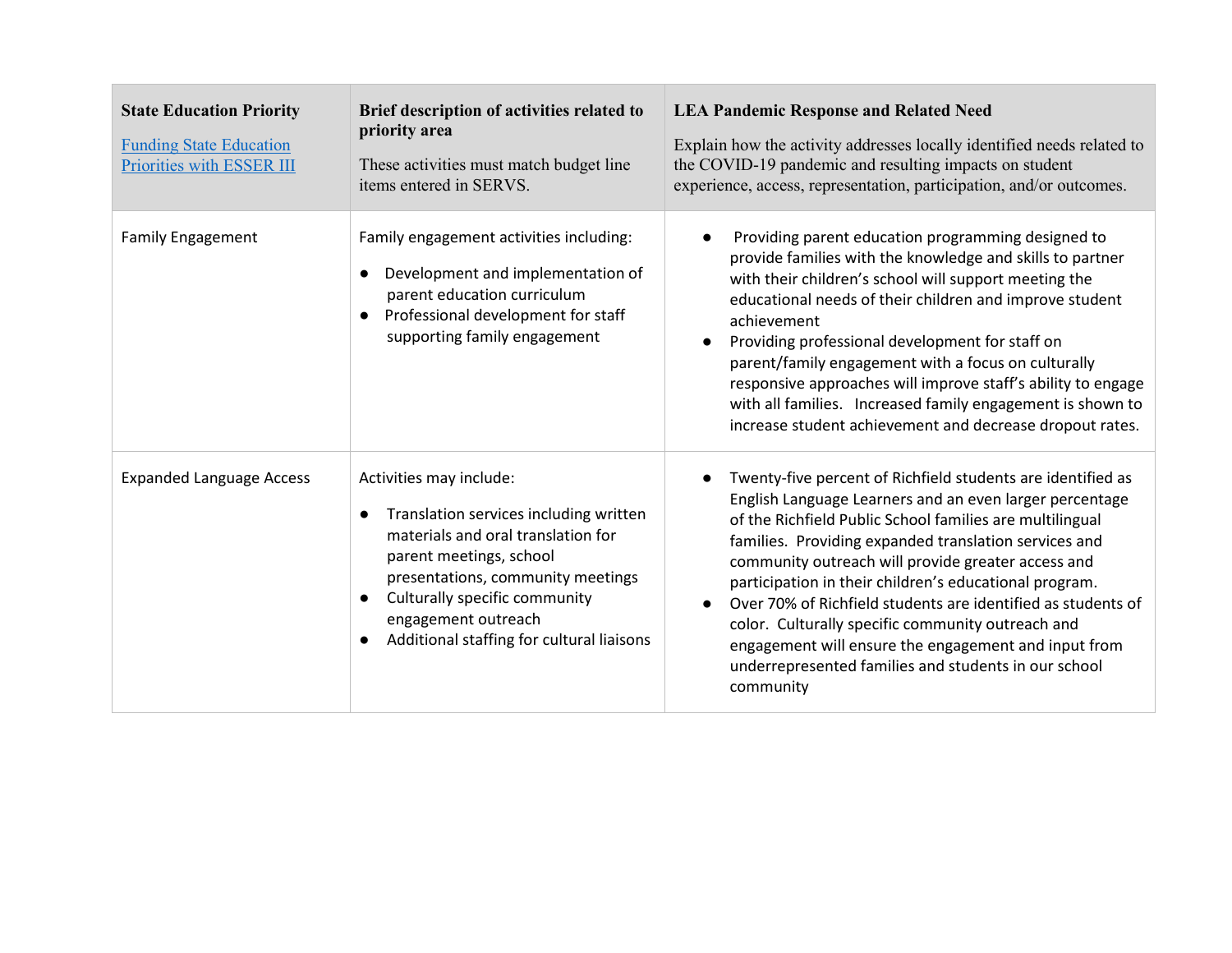| <b>State Education Priority</b><br><b>Funding State Education</b><br>Priorities with ESSER III | Brief description of activities related to<br>priority area<br>These activities must match budget line<br>items entered in SERVS.                                                                                                                                                            | <b>LEA Pandemic Response and Related Need</b><br>Explain how the activity addresses locally identified needs related to<br>the COVID-19 pandemic and resulting impacts on student<br>experience, access, representation, participation, and/or outcomes.                                                                                                                                                                   |
|------------------------------------------------------------------------------------------------|----------------------------------------------------------------------------------------------------------------------------------------------------------------------------------------------------------------------------------------------------------------------------------------------|----------------------------------------------------------------------------------------------------------------------------------------------------------------------------------------------------------------------------------------------------------------------------------------------------------------------------------------------------------------------------------------------------------------------------|
| <b>Community Partnerships</b>                                                                  | Community partnerships including<br>Contracting with community partners<br>to provide a variety of supports<br>including mental health services,<br>academic and social and emotional<br>support programs, after school,<br>extended day, and summer<br>programming<br>Volunteer Coordinator | The Richfield survey identified Physical and Mental Health<br>and meeting socio-emotional needs as the two highest<br>priorities for our students and families.<br>Partnering with community organizations will provide<br>$\bullet$<br>additional supports for our students and families to meet<br>their physical, mental health, and social-emotional needs                                                             |
| <b>Student Support Personnel</b>                                                               | Activities may include:<br>Hiring support staff including social<br>$\bullet$<br>workers, student engagement<br>specialists, outreach workers,<br>counselors, paraprofessionals                                                                                                              | The Richfield survey identified Physical and Mental Health<br>$\bullet$<br>(42% in top 3 rankings) and meeting socio-emotional needs<br>(38% in top three needs) as the two highest priorities for<br>our students and families.<br>Paraprofessionals and student engagement specialists<br>$\bullet$<br>provide direct student support for developing social skills,<br>support academics, and self-regulation strategies |
| <b>Expand Rigorous Coursework</b><br>by demographics and<br>geography                          | Provide hourly pay and credit<br>reimbursement for teachers<br>needing to develop curriculum<br>and complete additional<br>requirements in order to teach<br>advanced coursework                                                                                                             | Richfield's diverse student population (70% students of<br>$\bullet$<br>color) will benefit from additional course offerings as well<br>as qualified staff in teaching CIS, AP and other advanced<br>courses. Special focus will also be to integrate an equity-<br>based instructional model and curriculum to ensure all<br>courses are accessible to our diverse student population.                                    |

*Add additional rows as needed.*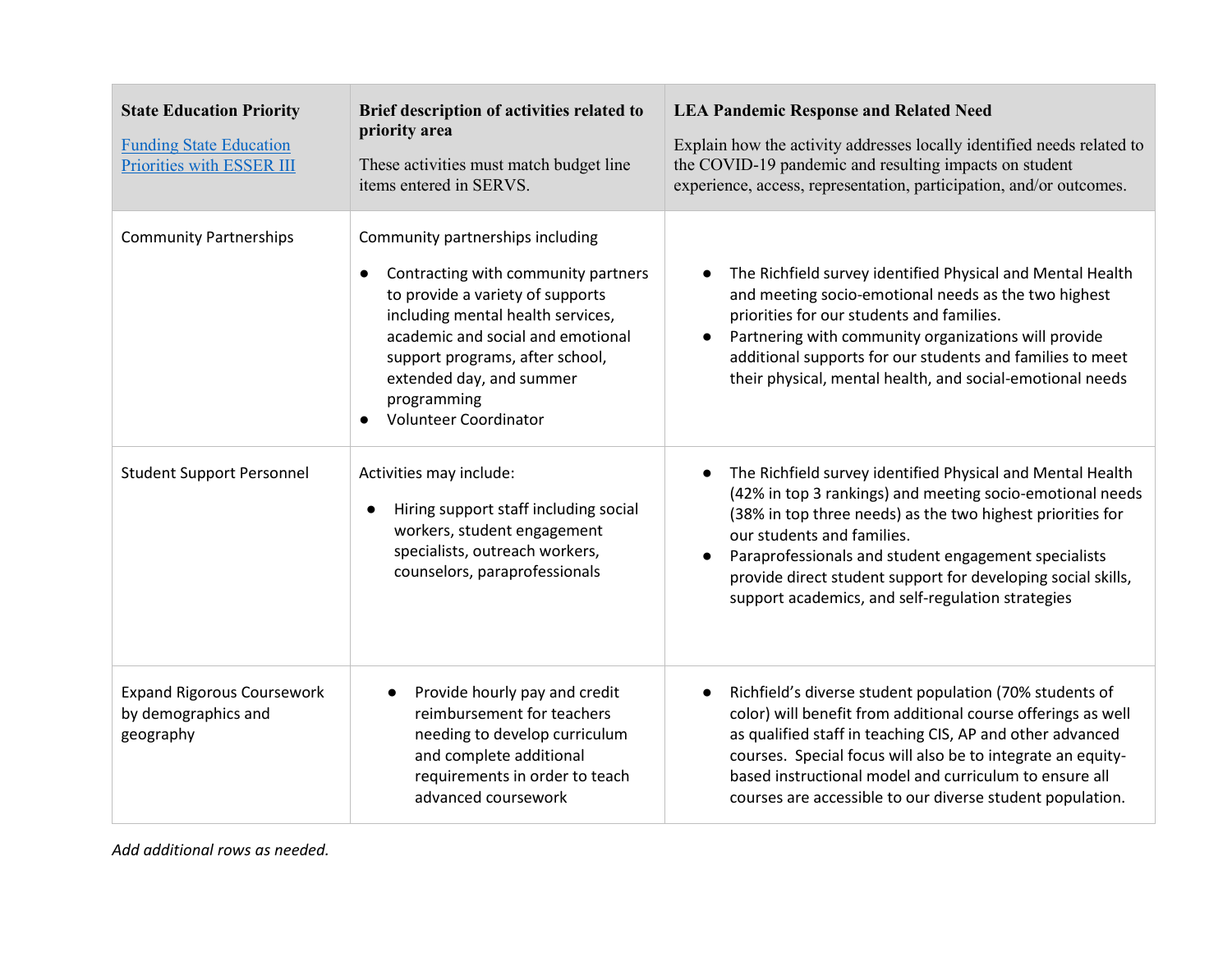# <span id="page-8-0"></span>**Part D: Funding Other Needs**

The LEA ESSER III spending plan must address identified needs related to the COVID-19 pandemic and resulting impacts on student experience, access, representation, participation, and/or outcomes. If an LEA is using ESSER III funds for activities *instead of* or *in addition to* the State Education Priorities in Part C, the LEA should complete Part D for MDE review.

Note: requests for construction projects must include a [Construction and Equipment Purchases in ESSER and](https://education.mn.gov/mdeprod/idcplg?IdcService=GET_FILE&dDocName=PROD034966&RevisionSelectionMethod=latestReleased&Rendition=primary)  [GEER request,](https://education.mn.gov/mdeprod/idcplg?IdcService=GET_FILE&dDocName=PROD034966&RevisionSelectionMethod=latestReleased&Rendition=primary) submitted to [mde.federalCOVIDfunds@state.mn.us.](mailto:mde.federalCOVIDfunds@state.mn.us)

#### **Will the LEA use ESSER III funds for activities instead of or in addition to the State Education Priorities in Part C?**

X YES – Complete [Sections 1-4](#page-8-1) below and the[n go to Part E](#page-12-0)

 $\Box$  NO – all ESSER III funds will be used for one or more of the State Education Priorities in Part C. There is no need to complete Part D. Go to Part E.

## <span id="page-8-1"></span>**Section 1: Health needs**

Please describe:

a. The COVID-19-related health needs students, families and staff are experiencing. Consider **physical, mental, social and emotional health**.

Physical and Mental Health needs were identified as a top priority for 42% of our community respondents and socio-emotional needs were identified as a top priority by 38% of community respondents. Health-related needs due to the impact of COVID-19 include additional support needed to provide health-related needs in the schools including support staff in health offices and isolation rooms, COVID-19 contact tracing, health-related supplies, and COVID-19 testing.

- b. How ESSER III funds will be used to meet these health needs.
	- Health services staff
	- Health and medical supplies
	- COVID-19 testing supplies, PPE, etc.
	- Additional pay for staff supporting outside the duty day and summer health services support staff
	- Air purifiers for school spaces including lunch rooms, offices and classrooms
	- Contracted services for various health, testing and vaccination programming.
	- Hiring support staff including social workers, student engagement specialists, outreach workers, counselors, paraprofessionals to interact with students and families to identify individualized needs around physical, mental, social and emotional health needs.
	- Community partnerships will provide programming and opportunities for students to develop assets in these areas while also addressing academic needs.

*Note: These activities must match budget line items entered in SERVS.*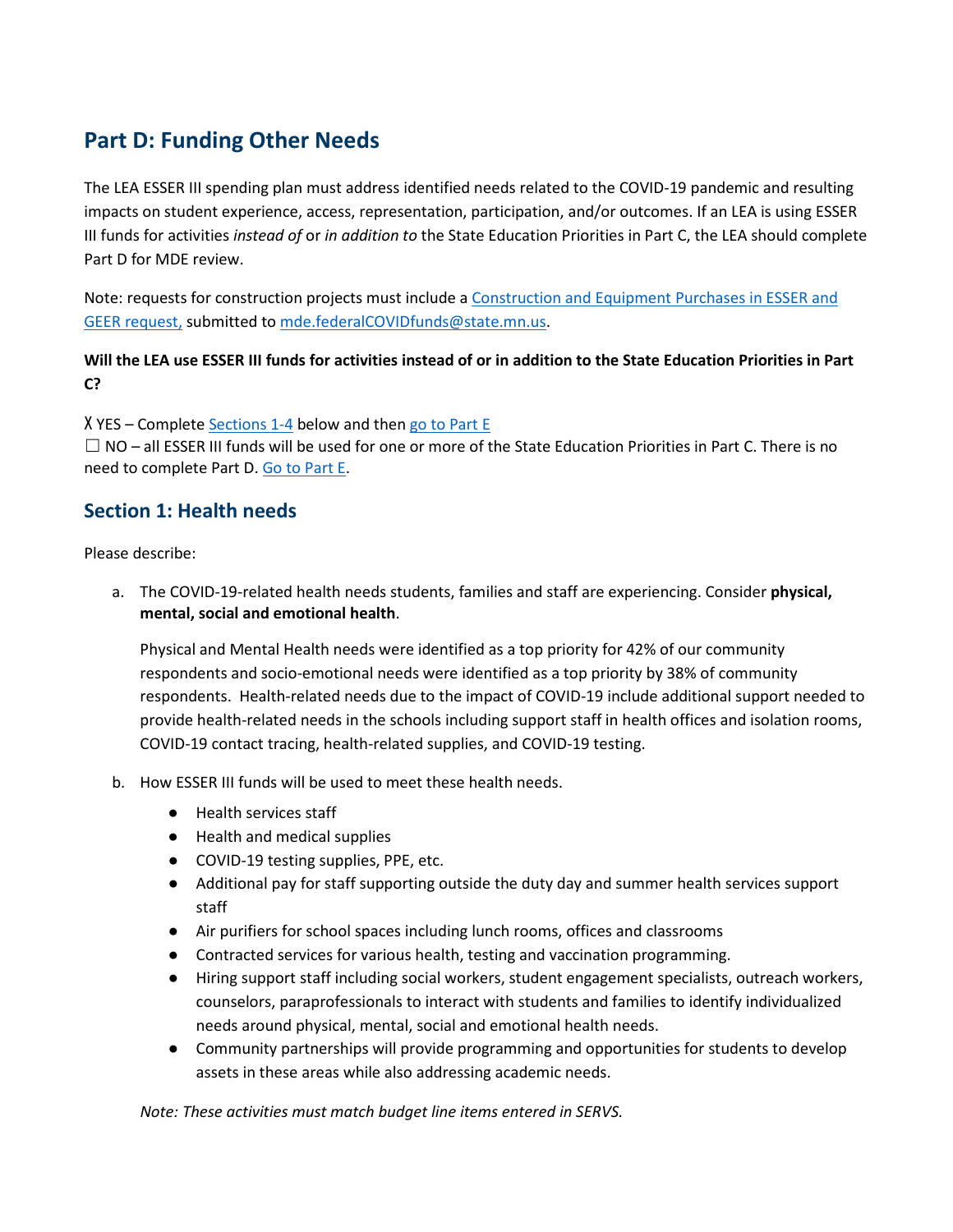## **Section 2: Connection needs**

Please describe:

a. The COVID-19-related needs surrounding connection to school that students, families and staff are experiencing. Consider **physical, digital, social and emotional connection**, as well as needs specific to one or more **historically underserved populations**.

Seventy percent of Richfield students identify as students of color, 25% of Richfield students receive English language learner supports and 54% of Richfield students receive Free/Reduced Meal and Education benefits. Expanded resources are needed to address the connection needs of students and families. There is a greater need for access to technology, transportation, online learning, and language supports for our historically underserved students and families. Connection needs for students and families include:

- transportation
- student devices for distance or hybrid learning; internet access
- student, family and/or community (re-)engagement work
- language access and services
- small group and individualized instruction opportunities
- relevant culturally responsive services

b. How ESSER III funds will be used to meet these connection needs.

- Transportation-related support including a variety of paid transportation services
- Personal devices and internet access
- Staffing for outreach workers, translation services, and multilingual supports
- Additional staffing for smaller class sizes as well as intervention and enrichment in academic instruction using smaller groups.
- Additional staffing for supporting students who need support while learning on-line
- Additional staffing for supporting multilingual students
- Professional development for staff focused on staff and student relationships, equity and culturally responsive schools.
- Credit based fees for providing online learning opportunities for Richfield students concerned about accessing learning within the schools.

*Enter your answer here. If FIN 160 funds will not be used to meet any connection needs, please write, "FIN 160 funds will not be used to meet connection needs." Note: These activities must match budget line items entered in SERVS.*

#### **Section 3: Academic needs**

Please describe:

a. The COVID-19-related **academic needs** students are experiencing.

*Due to the COVID-19 pandemic, students did not receive the full guaranteed and viable curriculum. Students will need differentiated instruction and targeted interventions to support learning of grade level academic standards in core instruction.*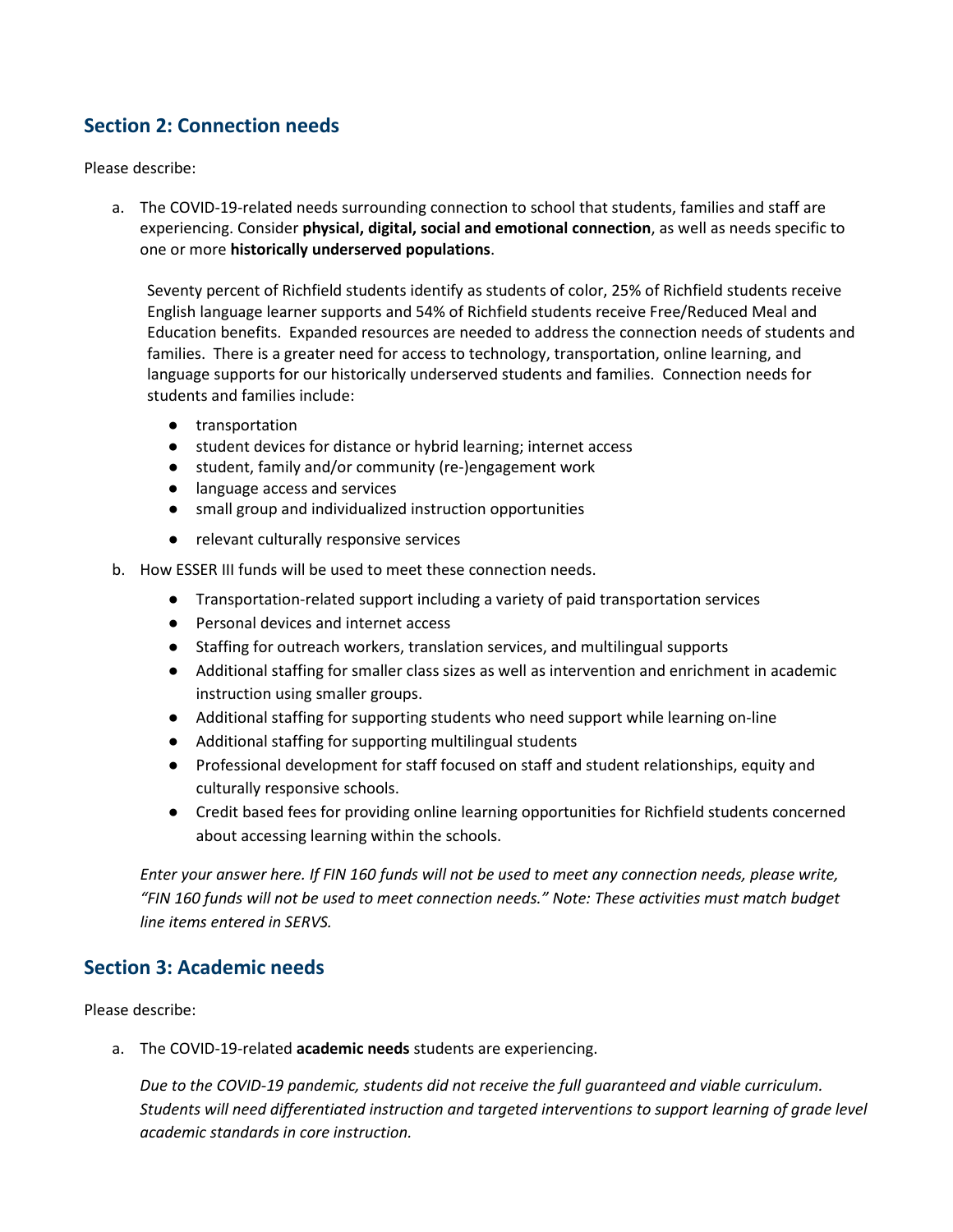- b. How ESSER III funds will be used to meet these **general academic needs**.
	- ESSER III funds to maintain low class sizes to support teachers in effectively differentiating instruction to meet student's academic needs.
	- Targeted intervention services for students who need more targeted instruction and support during the school day beyond tier I core instruction to master grade level standards.
	- Instructional coaches will also support teachers in using evidence-based practices to deliver high quality core instruction with a specific focus on differentiated instruction to support a wide range of learner needs in the classroom.
	- Professional development around data use and standards-based grading to ensure we are measuring students' learning of grade level standards effectively and accurately in order to provide targeted, differentiated instruction.

*Enter your answer here. If FIN 160 funds will not be used to meet any general academic needs, please write, "FIN 160 funds will not be used to meet general academic needs." Note: These activities must match budget line items entered in SERVS.*

c. The COVID-19-related academic needs **students from historically underserved populations** are experiencing. Consider populations in terms of race, ethnicity, income, language, disability, immigrant status, gender identity, sexual orientation, homeless status, migratory status, placement in foster care, and any other populations historically underserved in the community.

Seventy percent of Richfield students identify as students of color, 25% of Richfield students receive English language learner supports and 54% of Richfield students receive Free/Reduced Meal and Education benefits. Our students from historically underserved populations are experiencing higher levels of both academic and social-emotional needs. These needs are often intertwined and are affecting the overall academic needs of our historically underserved populations. Students from historically underserved populations have higher levels of absences and disengagement from learning, high incidents of behavior referrals and overall decline in academic achievement.

How ESSER III funds will be used to meet these **specific academic needs**.

#### *We will use the ESSER III funds to*

- Deliver targeted, differentiated instruction through smaller class sizes and targeted intervention services.
- Smaller class sizes allow for teachers to analyze data by demographic and specifically measure the academic progress of our historically underserved students. Additionally, smaller class sizes allow students to receive more individualized instruction in supporting their individual learning needs.
- Many of our historically underserved students are multilingual and we will use ESSER III funds to expand language access to both students and families. This will include more translation services and family outreach in home languages as well as professional development to support staff in providing engaging and targeted language instruction to support multilingual learners in mastering academic grade-level standards.
- We will use ESSER III funds to ensure our historically underserved students are provided with an engaging and culturally responsive curriculum.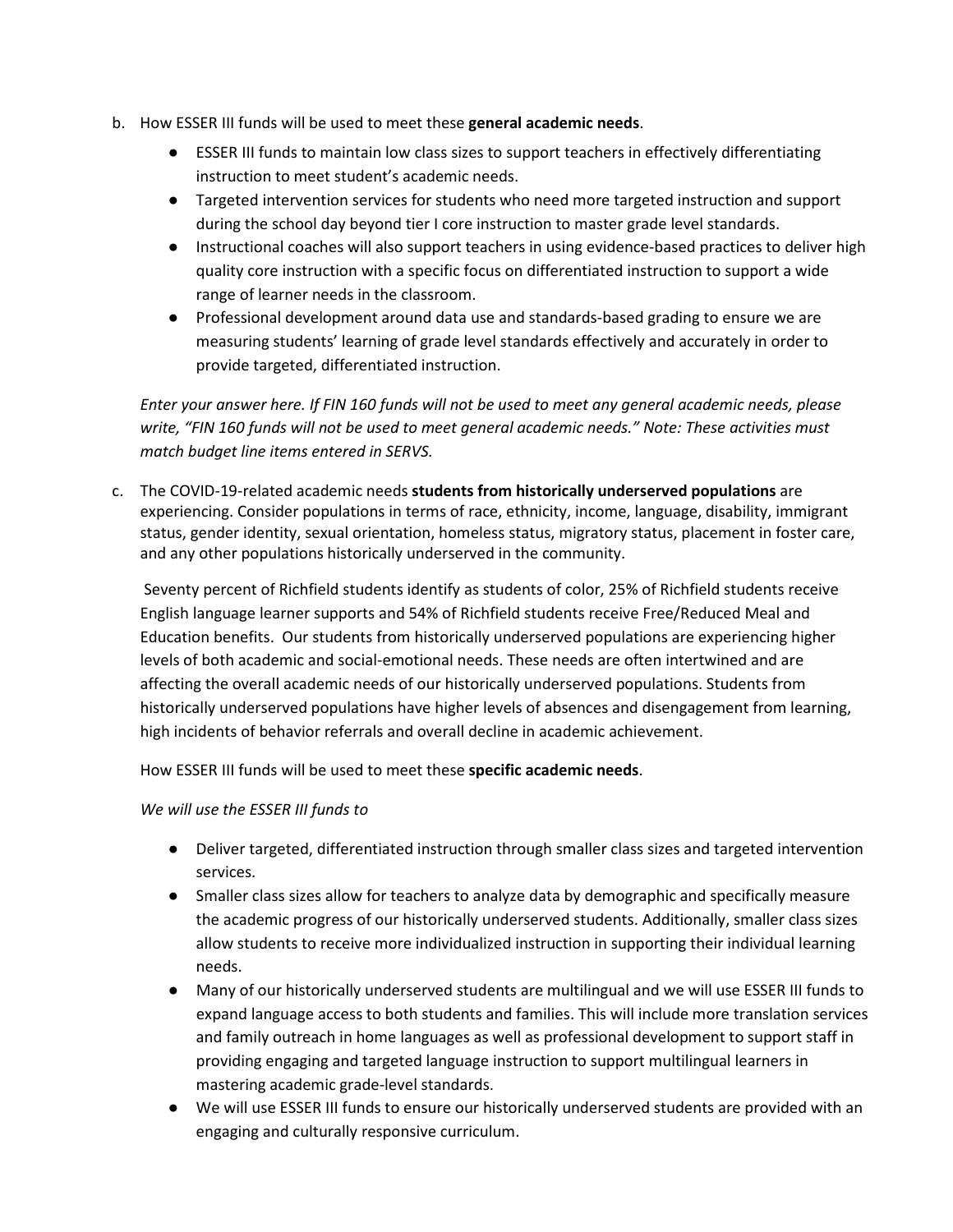● Funds may be used to provide students with engaging and culturally relevant instructional materials that ensure mastery of academic grade-level standards.

*Enter your answer here. If FIN 160 funds will not be used to meet any academic needs specific to students from historically underserved populations, please write, "FIN 160 funds will not be used to meet academic needs specific to students from historically underserved populations." Note: These activities must match budget line items entered in SERVS.*

## **Section 4: Other local needs**

Please describe:

a. Any other local COVID-19-related needs.

*Enter your answer here. If no needs have been identified, please write, "No needs identified."*

b. How ESSER III funds will be used to meet these other local needs.

*Enter your answer here. If FIN 160 funds will not be used to meet any other local needs, please write, "FIN 160 funds will not be used to meet other local needs." Note: These activities must match budget line items entered in SERVS.*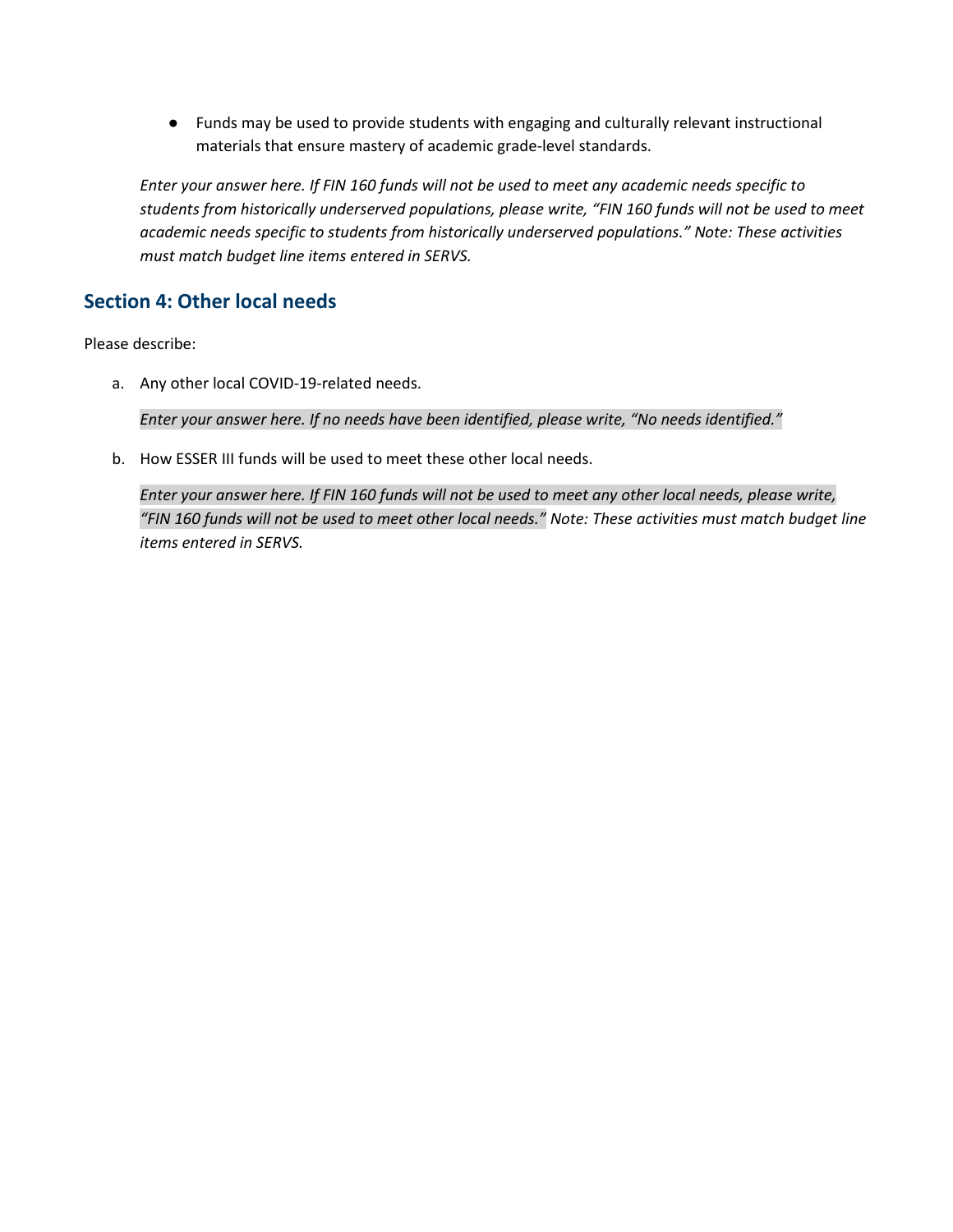# <span id="page-12-0"></span>**Part E: Award Assurances and Certifications**

As a condition of accepting federal awards, LEAs must assure the rules, regulations, and reporting requirements of the applicable laws are met. LEAs are responsible for all of the assurances and failure to implement or meet them could result in a reduction, repayment, or other consequence from the U.S. Department of Education, the Minnesota Department of Education, or other oversight body. LEA officials should read assurances carefully and document the ways in which they are meeting them.

*Check each box as confirmation that the LEA assures these statements are true and accurate.*

#### **X** *PROGRAMMATIC, FISCAL, AND REPORTING ASSURANCES*

- In accepting the funds made available under this GAN, the local educational agency (LEA) assures it will submit a plan to the Minnesota Department of Education that contains such information the Minnesota Department of Education may reasonably require, including all information required by the U.S. Department of Education's (ED) Interim Final Requirements on ARP ESSER. The local educational agency will submit the plan by October 1, 2021.
- The LEA will use ARP ESSER funds for activities allowable under section 2001(e) of the ARP and will reserve at least 20% of its ARP ESSER funds to address learning loss through the implementation of evidence-based interventions.
- The LEA will comply with the maintenance of equity provision in section 2004(c) of the ARP.
- The LEA assures either:
	- $\circ$  (a) It will, within 30 days of receiving ARP ESSER funds, develop and make publicly available on the LEA's website a plan for the safe return of in-person instruction and continuity of services as required in section 2001(i)(1) of the ARP and in ED's Interim Final Requirements, or
	- $\circ$  (b) It developed and made publicly available on the LEA's website such a plan that meets statutory requirements before the enactment of the ARP that meets ARP requirements. (ARP was enacted March 11, 2021).
- Before making the plan publicly available, the LEA must seek public comment on the plan and take such comments into account in the development of the plan.
- The LEA will comply with all reporting requirements at such time and in such manner and containing such information as the Minnesota Department of Education or U.S. Department of Education may reasonably require including on matters such as:
- How the LEA is developing strategies and implementing public health protocols including, to the greatest extent practicable, policies and plans in line with the CDC guidance related to addressing COVID-19 in schools;
- Overall plans and policies related to State support for return to in-person instruction and maximizing inperson instruction time, including how funds will support a return to and maximize in-person instruction time, and advance equity and inclusivity in participation in in-person instruction;
- Data on each school's mode of instruction (remote, hybrid, in-person) and conditions;
- LEA uses of funds to meet students' social, emotional, and academic needs, including through summer enrichment programming and other evidence-based interventions, and how they advance equity for underserved students;
- LEA uses of funds to sustain and support access to early childhood education programs;
- Impacts and outcomes (disaggregated by student subgroup) through use of ARP ESSER funding (e.g., quantitative and qualitative results of ARP ESSER funding, including on personnel, student learning, and budgeting at the school and district level);
- Student data (disaggregated by student subgroup) related to how the COVID-19 pandemic has affected instruction and learning;
- Requirements under the Federal Financial Accountability Transparency Act (FFATA); and
- Additional reporting requirements as may be necessary to ensure accountability and transparency of ARP ESSER funds.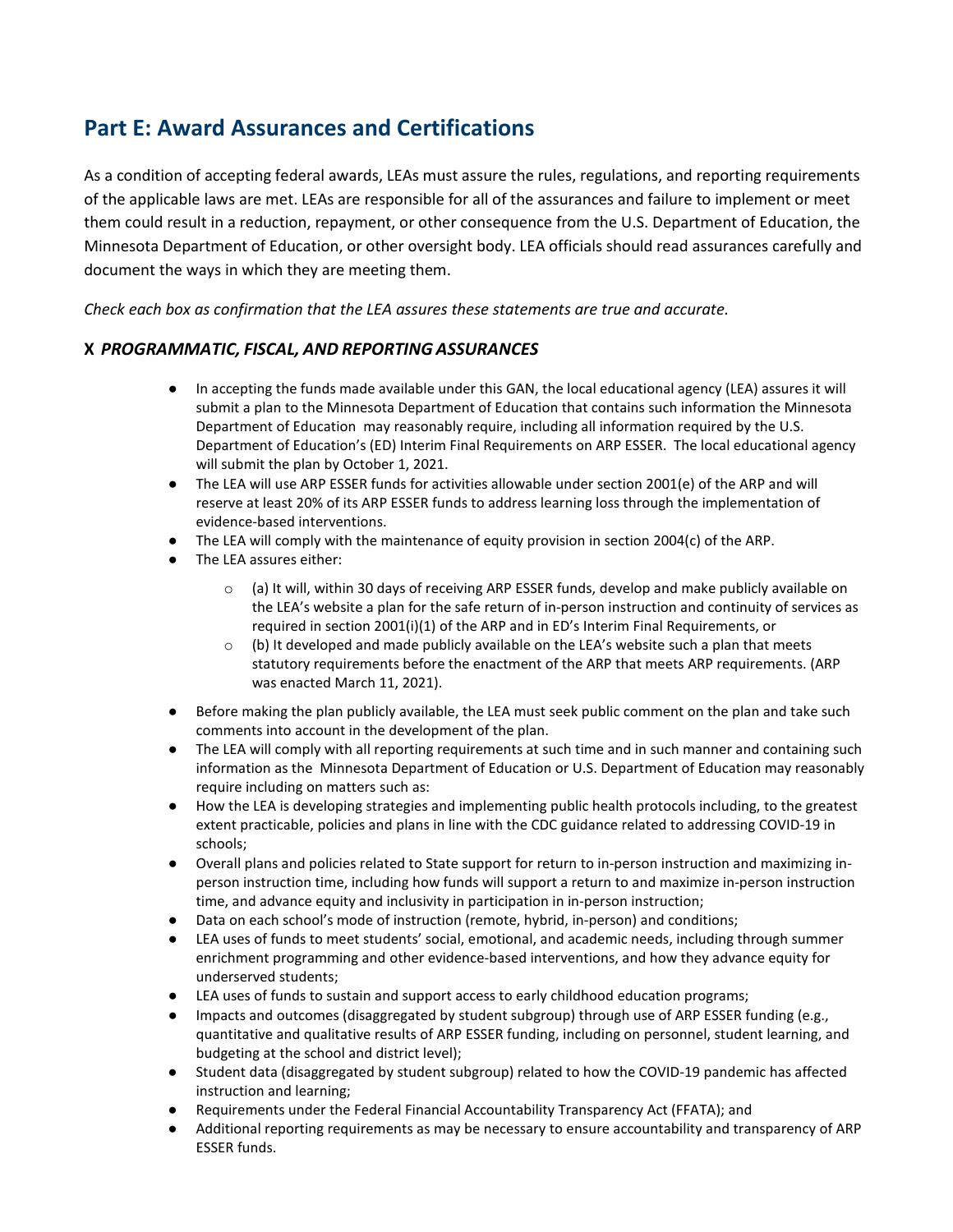● Records pertaining to the ARP ESSER award under 2 C.F.R. § 200.334 and 34 C.F.R. § 76.730, including financial records related to use of grant funds, will be retained separately from other grant funds, including funds an LEA receives under the Coronavirus Aid, Relief, and Economic Security Act (CARES Act) and the Coronavirus Response and Relief Supplemental Appropriations Act, 2021 (CRRSA Act). The LEA will cooperate with any examination of records with respect to such funds by making records available for inspection, production, and examination, and authorized individuals available for interview and examination, upon the request of (i) ED and/or its Inspector General; or (ii) any other federal agency, commission, or department in the lawful exercise of its jurisdiction and authority.

#### **X** *GENERAL ASSURANCES AND CERTIFICATIONS*

- The LEA will comply with all applicable assurances in OMB Standard Forms 424B and D (Assurances for Non-Construction and Construction Programs), including the assurances relating to the legal authority to apply for assistance; access to records; conflict of interest; merit systems; nondiscrimination; Hatch Act provisions; labor standards; flood hazards; historic preservation; protection of human subjects; animal welfare; lead-based paint; Single Audit Act; and the general agreement to comply with all applicable Federal laws, executive orders and regulations.
- With respect to the certification regarding lobbying in Department Form 80-0013, no Federal appropriated funds have been paid or will be paid to any person for influencing or attempting to influence an officer or employee of any agency, a Member of Congress, an officer or employee of Congress, or an employee of a Member of Congress in connection with the making or renewal of Federal grants under this program; the SEA will complete and submit Standard Form-LLL, "Disclosure Form to Report Lobbying," when required (34 C.F.R. Part 82, Appendix B); and the SEA will require the full certification, as set forth in 34 C.F.R. Part 82, Appendix A, in the award documents for all subawards at all tiers.
- To the extent applicable, the LEA will include in its local application a description of how the LEA will comply with the requirements of section 427 of GEPA (20 U.S.C. 1228a). The description must include information on the steps the LEA proposes to take to permit students, teachers, and other program beneficiaries to overcome barriers (including barriers based on gender, race, color, national origin, disability, and age) that impede equal access to, or participation in, the program.
- The LEA will comply with all applicable requirements of the Uniform Administrative Requirements, Cost Principles, and Audit Requirements for Federal Awards (sometimes referred to as the Uniform Guidance, or the Uniform Grant Guidance (UGG)).
- The LEA will comply with the provisions of all applicable acts, regulations and assurances; the following provisions of Education Department General Administrative Regulations (EDGAR) 34 CFR parts 76, 77, 81, 82, 84, 97, 98, and 99; the OMB Guidelines to Agencies on Governmentwide Debarment and Suspension (Nonprocurement) in 2 CFR part 180, as adopted and amended as regulations of the Department in 2 CFR part 3485; and the Uniform Guidance in 2 CFR part 200, as adopted and amended as regulations of the Department in 2 CFR part 3474.

#### **X***General Education Provisions Act (GEPA) ASSURANCES*

- The LEA will administer each program covered by the application in accordance with all applicable statutes, regulations, program plans, and applications, including, but not limited to federal education program laws, the General Education Provisions Act, the Education Department General Administrative Regulations, and the Uniform Grant Guidance.
- Control of funds provided to the LEA, and title to property acquired with those funds, will be in a public agency and that a public agency will administer those funds and property.
- The local educational agency will use fiscal control and fund accounting procedures that will ensure proper disbursement of, and accounting for, Federal funds.
- The LEA will make reports to [insert name of SEA] and to ED as may reasonably be necessary to enable [insert name of SEA] and ED to perform their duties and that LEA will maintain such records, including the records required under 20 U.S.C. 1232f, and provide access to those records, as [insert name of SEA] or ED deem necessary to perform their duties.
- The LEA will provide reasonable opportunities for the participation by teachers, parents, and other interested agencies, organizations, and individuals in the planning for and operation of ED programs.